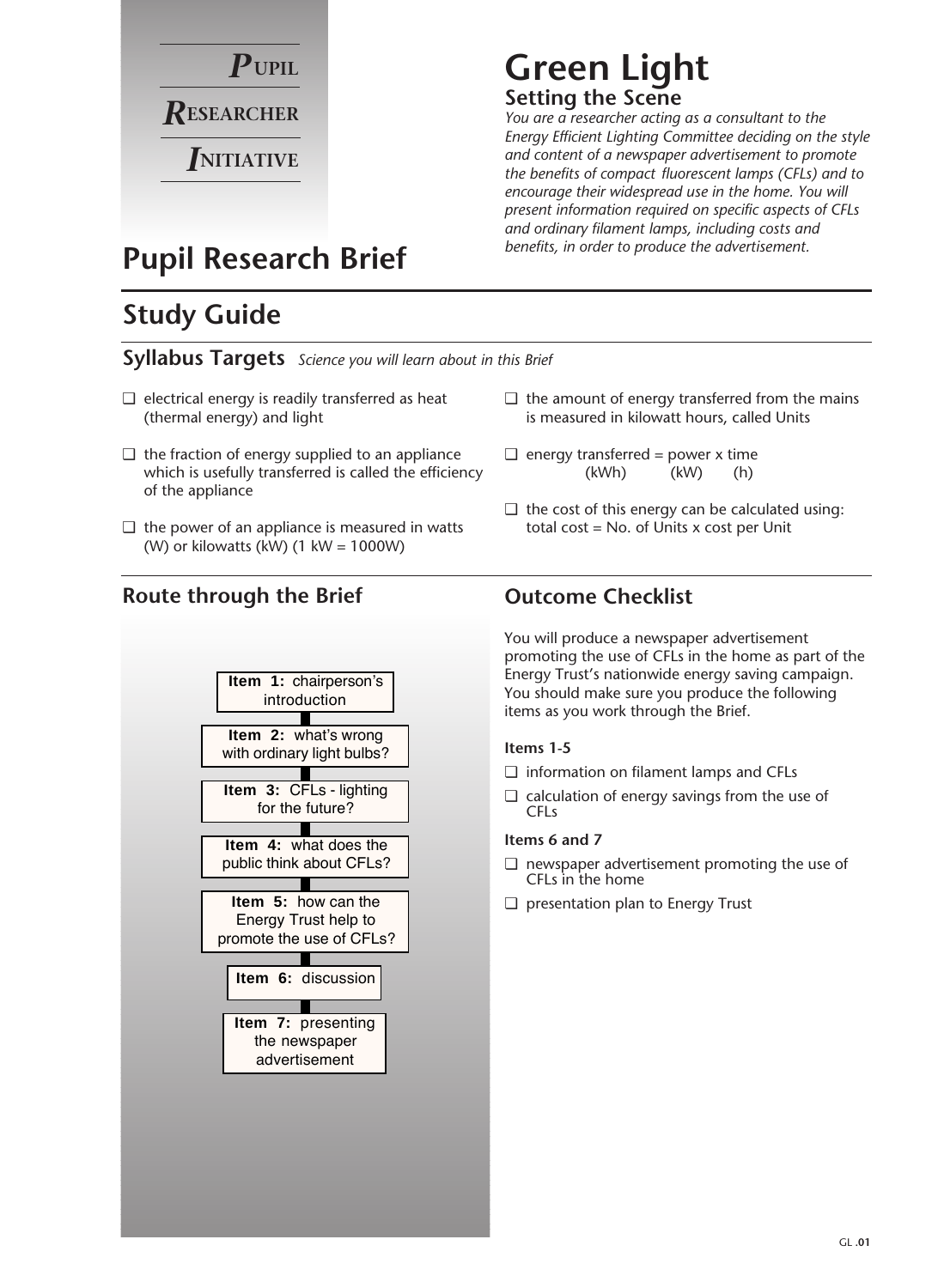# the energy trust

## energy efficient lighting committee

## *meeting agenda*

| <b>Item</b> | <b>Description</b>                                             | <b>Suggested</b><br>times | <b>Presenter</b> |
|-------------|----------------------------------------------------------------|---------------------------|------------------|
|             | Chairperson's introduction.                                    | 2 mins                    |                  |
| 2           | What's wrong with ordinary light bulbs? 3 mins                 |                           |                  |
| 3           | Compact fluorescent lamps (CFLs) -<br>lighting for the future? | 3 mins                    |                  |
| 4           | What do the public think about CFLs?                           | 3 mins                    |                  |
| 5           | How can the Energy Trust help to<br>promote the use of CFLs?   | 5 mins                    |                  |
| 6           | Discussion about newspaper<br>advertisement.                   | 30-35 mins                |                  |
|             | Presentation of the final draft of<br>newspaper advertisement. | 4 mins                    |                  |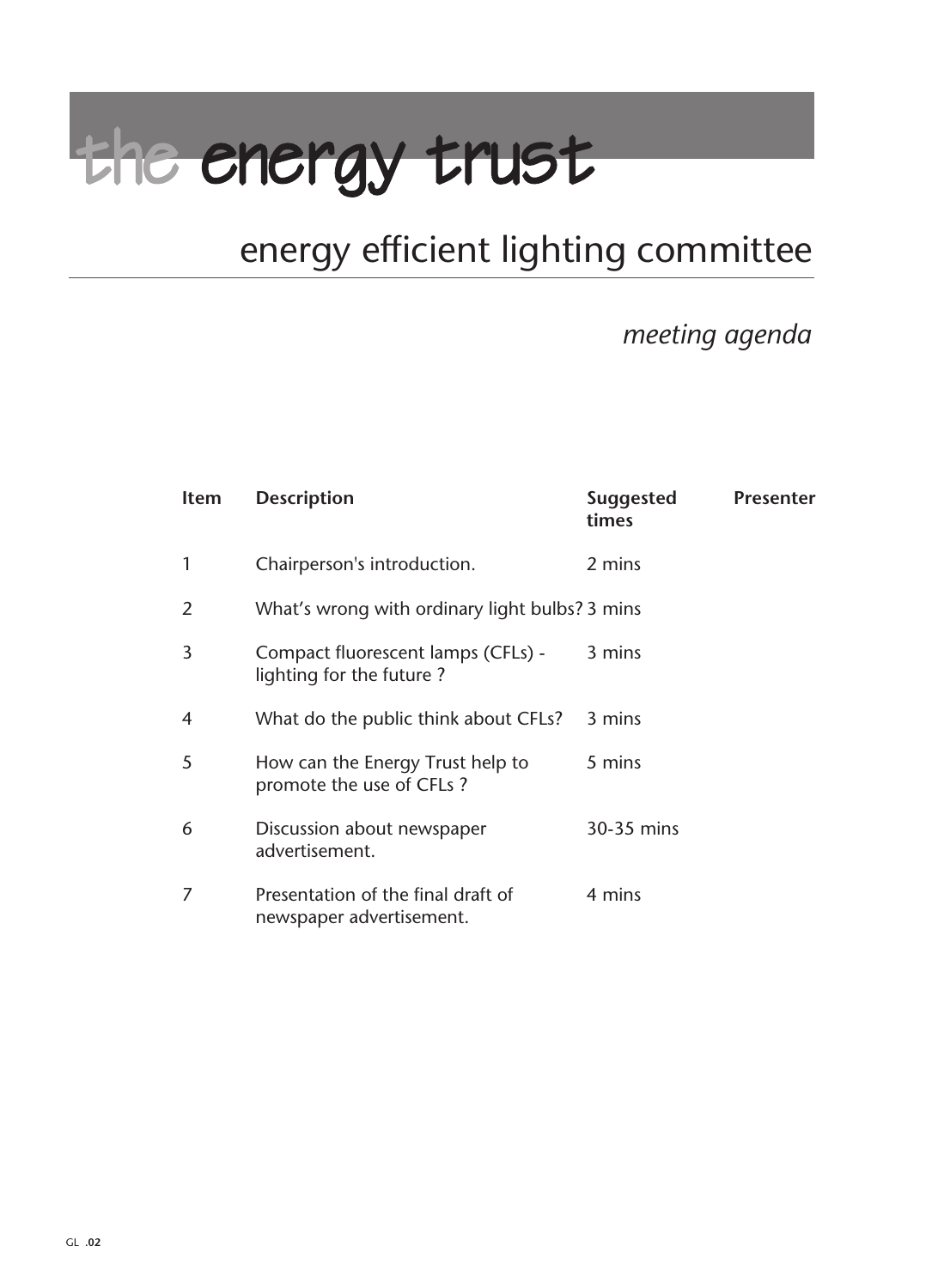## **Committee meeting notes for the chairperson**

**Item 1** Starting the meeting **-** introduction

- welcome the members who will be acting as consultants to the committee
- outline the purpose of the meeting :

*this Energy Efficient Lighting Committee has been convened by the Energy Trust to produce a nationwide advertising campaign to promote the benefits and encourage the widespread use of compact fluorescent lamps (CFLs) in the home. The purpose of today's meeting is to produce an effective newspaper advertisement that will begin this campaign launch*

- read out the items on the agenda
- invite each member to give his/her presentation in turn.

#### **Items 2-5**

- after each presentation ask if anyone has a question
- try to make sure each item lasts no more than the time allotted on the agenda.

#### **Items 6-7**

- chair the discussion for the calculation of cost saving for a CFL, referred to in item 5
- chair discussion about the style and content of the newspaper advertisement **(it should be no more than 80 words and include an eye-catching illustration)**
- oversee the final draft of the advertisement.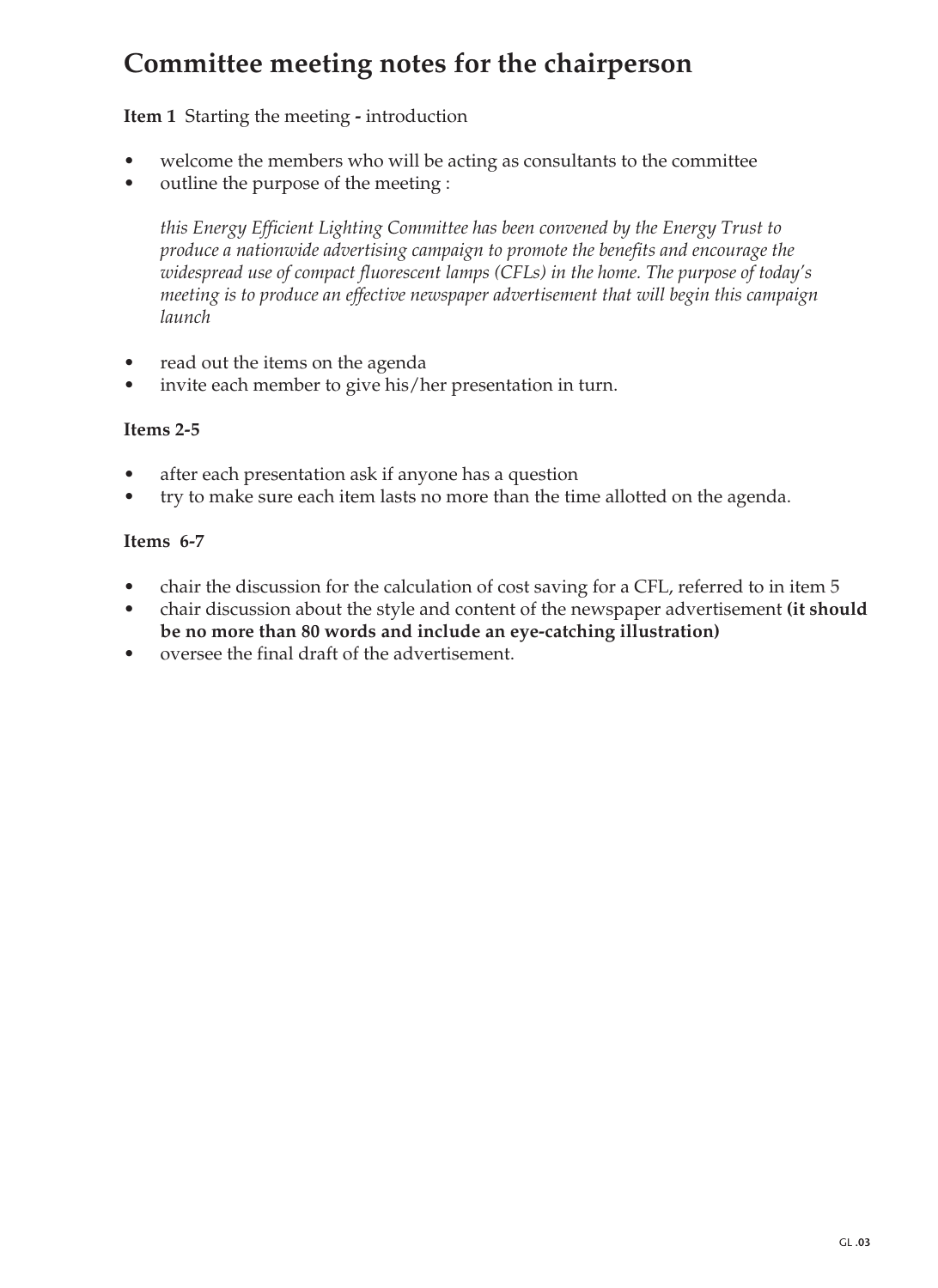

#### **Notes for presenter**

Please read before the meeting

You are going to give a brief presentation (~3 minutes) about this topic.

- Prepare yourself by studying the information in the box.
- Use the pictures of the light bulb as a visual aid.
- It would be helpful to draw a pie chart showing how electricity is converted to heat and light in a filament lamp, using the figures given in paragraph 3 in the box.

Ordinary light bulbs are cheap but they have two big disadvantages. They waste a lot of energy and they have a short life span. To understand why, we need to see how a light bulb works.

Inside the bulb is a long, thin piece of metal wire called a filament. Switch on the power and an electric current passes through the filament, heating it to such a high temperature that it glows white hot. Although it's glowing, almost all of the energy it gives out is in the form of heat. Only a tiny fraction is useful light and so using an ordinary bulb is not an efficient way to produce light.

In fact only about 5 percent of electricity is converted to light. The rest is converted to heat (15 percent is transferred to the environment by conduction and convection, and the rest by radiation).

Also, because the filament is so hot (2500˚C), it slowly evaporates away. After about 1000 hours of use, the bulb fails. This means that light bulbs have to be replaced often, roughly every 8-12 months.



#### **A filament lamp**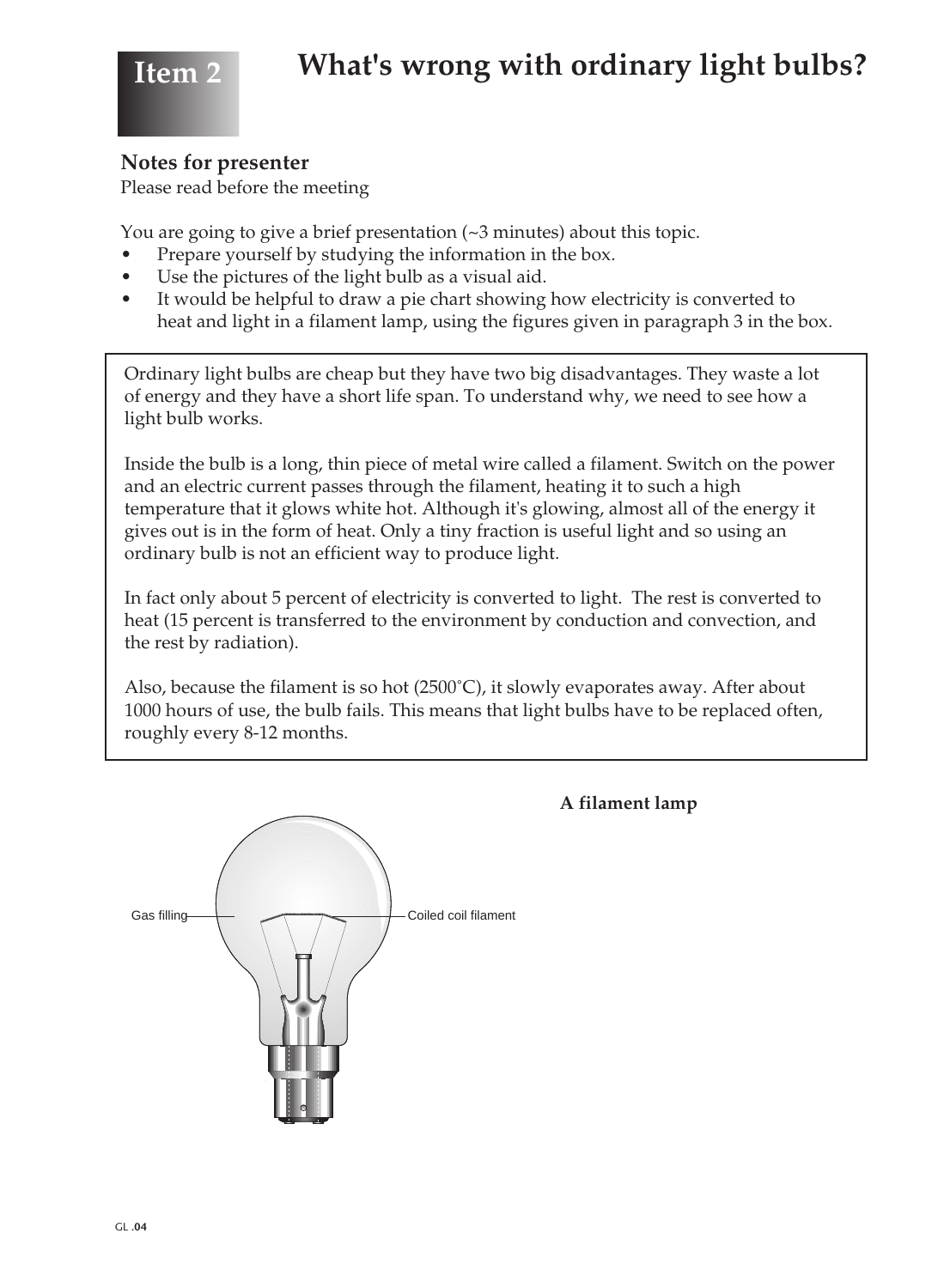

#### **Notes for presenter**

Please read before the meeting

You're going to give a brief presentation  $($   $\sim$  3 minutes) about this topic.

- Prepare yourself by studying the information in the box.
- Use the pictures of the compact fluorescent lamp as a visual aid.
- It would be useful to work out the efficiency of a CFL using the information given in the box.

Fluorescent lighting is all around us, in shops, offices and schools. CFLs are miniature versions of fluorescent tubes, designed to fit into the same sockets as ordinary light bulbs. The advantage of using CFLs over ordinary bulbs is that they save a lot of money on electricity bills. To understand why, we need to see how a CFL works.

Inside the tube (see the picture below) is a small amount of mercury vapour. Switch on the power and electrons start racing through the tube. When they collide with mercury atoms, the atoms give out ultraviolet (UV) light. Fluorescent powder on the inside of the tube converts the UV to visible light. This is an efficient way to produce light. A 100W filament lamp is only 5% efficient. The CFL that gives out the same amount of light uses only 20W of electrical power and lasts about 10 000 hours - i.e. 10 times as long as a filament lamp.

Energy efficiency = power output  $x = 100\%$ power input

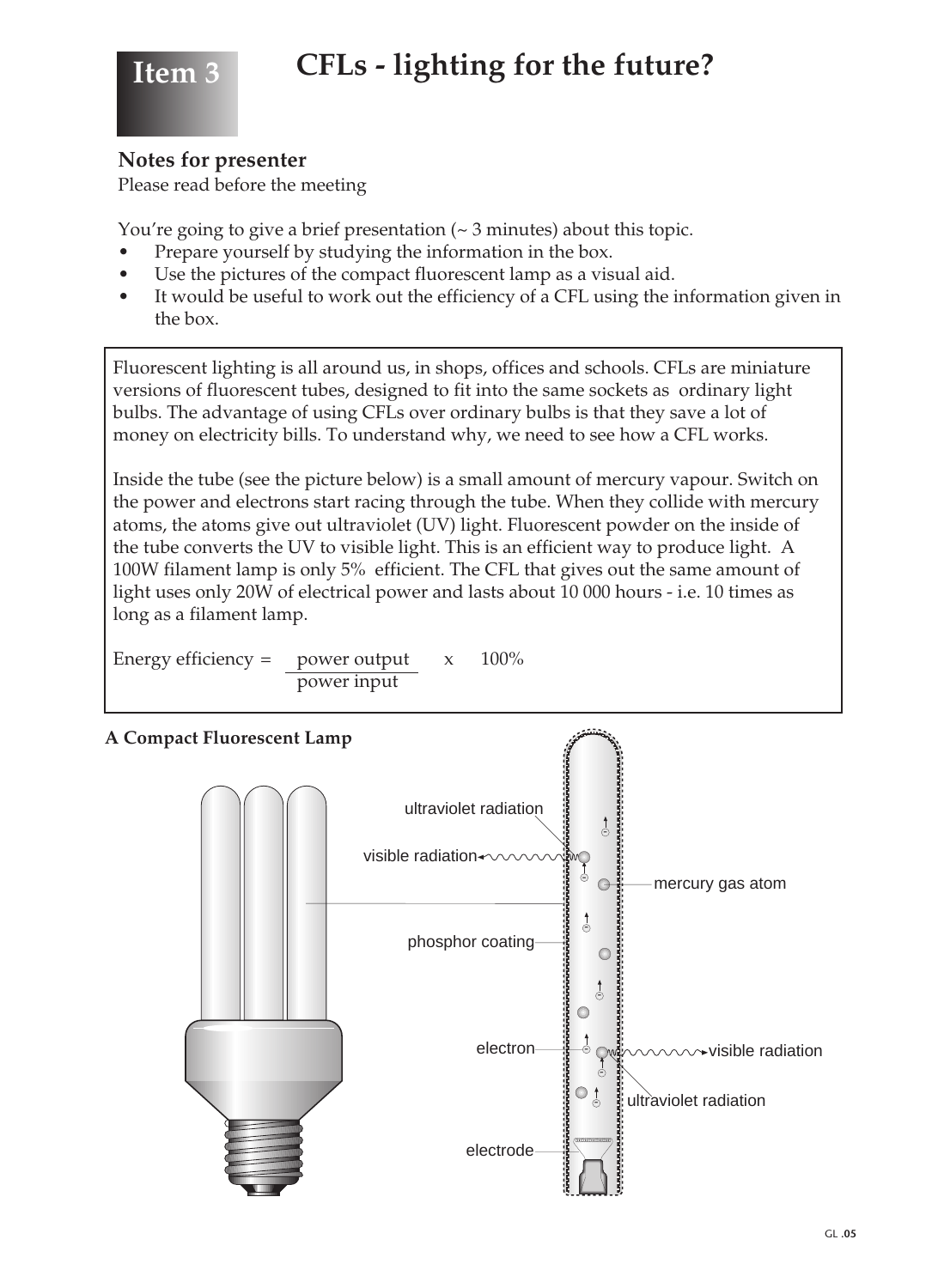

#### **Notes for presenter**

Please read before the meeting

You're going to give a brief presentation  $($   $\sim$  3 minutes) about this topic.

- prepare yourself by studying the information in the box
- it would be useful if you were to present the results of the CFL survey below in the form of two bar charts.

The Energy Trust wants to encourage people to buy CFLs instead of ordinary light bulbs. So it's important for us to know what people like about them, and what they dislike. We carried out a survey where we asked 1000 people from all over Britain the following question : **have you switched over to using CFLs to light your home?** 

If they answered yes, we asked them why. If they answered no, we asked them why not. We collected and analysed the replies (see results of the survey below). What's most worrying to us is that many people haven't even heard of them yet.

#### **Results of CFL survey**

| main reason for switching to CFLs      | % of people   |  |
|----------------------------------------|---------------|--|
|                                        |               |  |
| they are cheaper in the long run       | 64%           |  |
| they last longer                       | 29%           |  |
| they produce a nicer light             | $5\%$         |  |
| (other reasons)                        | $2\%$         |  |
|                                        |               |  |
|                                        | $%$ of people |  |
| main reason for not switching to CFLs  |               |  |
|                                        |               |  |
| they are too expensive                 | 39%           |  |
| they don't look attractive             | 27%           |  |
| I haven't heard about them             | 21%           |  |
| they are too big for our light sockets | 8%            |  |